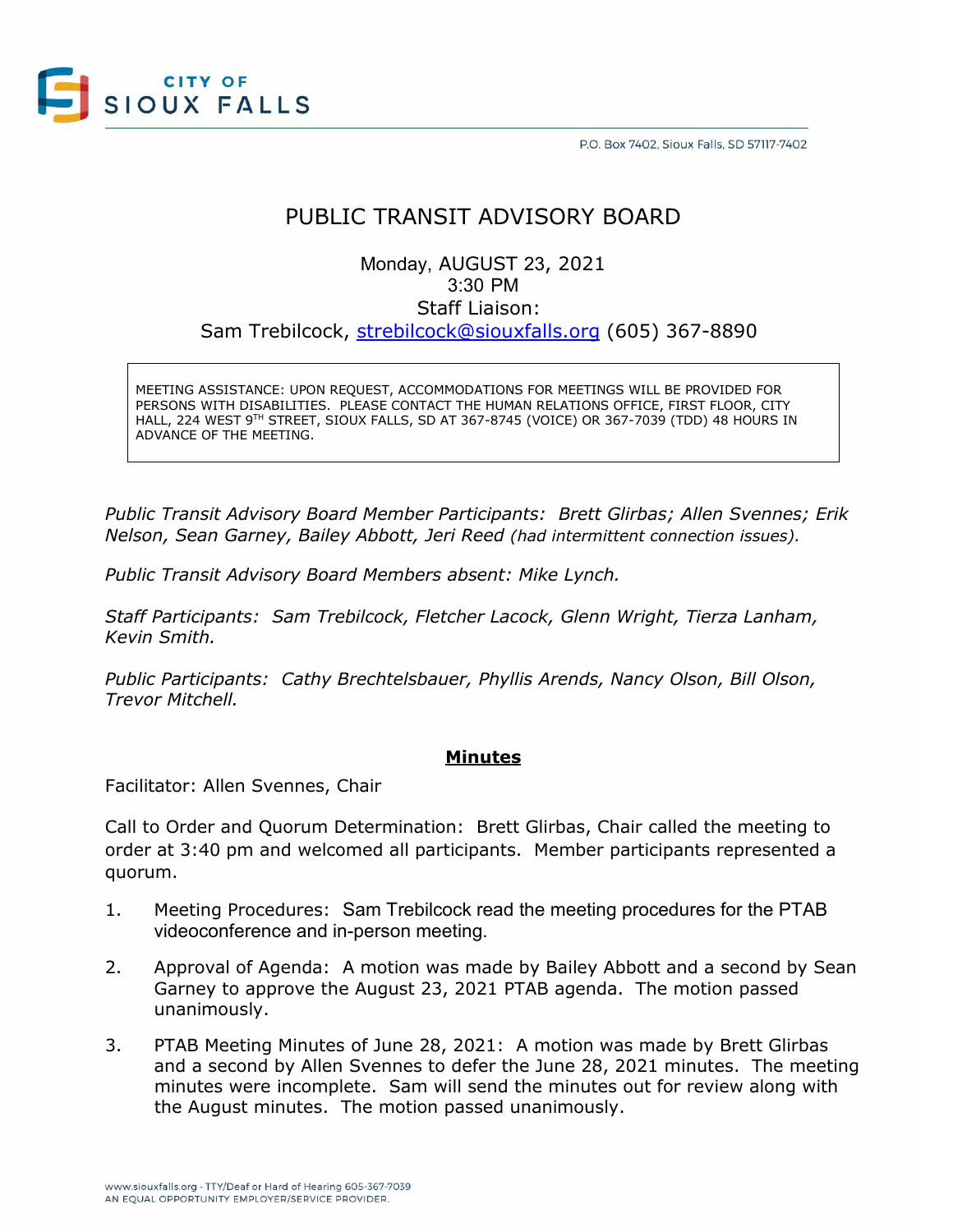4. Public input on non-agenda items: Nancy Olson proposed that free bus ridership be provided for high school students during the school year by Sioux Area Metro. Nancy stated the benefits to the environment as well as benefits for the students. She detailed that Rapid City provides free bus rides for all students. PTAB asked that the topic should be added to future PTAB meeting agendas to discuss its merits and have the staff look into how Rapid City pays for their program. Cathy Brechtelsbauer agreed with Nancy's comments except she thought it should be free for all students not just high school students Cathy also stated that their needs to be more SAM fixed-route service in the community to provide service to new apartment buildings in the city.

### Unfinished Business

5. SAM OnDemand Update (Informational) – Routes 8 and 19 bus stops have been added to SAM OnDemand. Also, to encourage people to use the app and not to schedule rides on the phone, SAM is offering free rides if the ride is scheduled using the app. In the near future, SAM will be adding paratransit in the Route 8 and 19 area to the SAM on Demand system for Saturdays. Brett was concerned that paratransit was not yet available in the Route 8 and 19 areas. Sam responded that paratransit will be available as a part of the SAM On Demand system to test how well works in combination with general transit. Brett stated that using the app for paratransit would be easier for people to use. This topic is informational and will be an ongoing agenda item.

### New Business

- 6. SAM Reduction in Service Driver Shortage. Labor shortages and vacancies have arisen leading to driver shortages. Hiring takes some time but with an increase in starting salary and more applications being received, it is anticipated that the shortage will be short term. Brett asked about the number of applications and Glenn responded that there have been more in the last week. It takes 8-10 weeks to train a new driver. Sean asked a question regarding hiring standards. Glenn responded that SAM will work with applicants who show potential. A CDL license is not required to apply for a driver position. Bailey asked about the increase in salary. Glenn stated that the starting salary was \$15.17/hr and is now up to \$19.51/hr.
- 7. 2022 Transit Budget. Trebilcock reviewed the summary of the 2021 transit budget. Overall, the operating budget is going up by about 3% and within the cost of living adjustment. The infusion of federal COVID-19 money has improved the long-term transit fund situation, but the fund still is projected to go into the red by 2028. Trebilcock reviewed the capital budget. He explained there is a priority to renovate the Bus Garage /Headquarters including ADA access, condition of the building and expanded meeting rooms and customer service area. In addition, new bus shelters are needed as existing shelters are